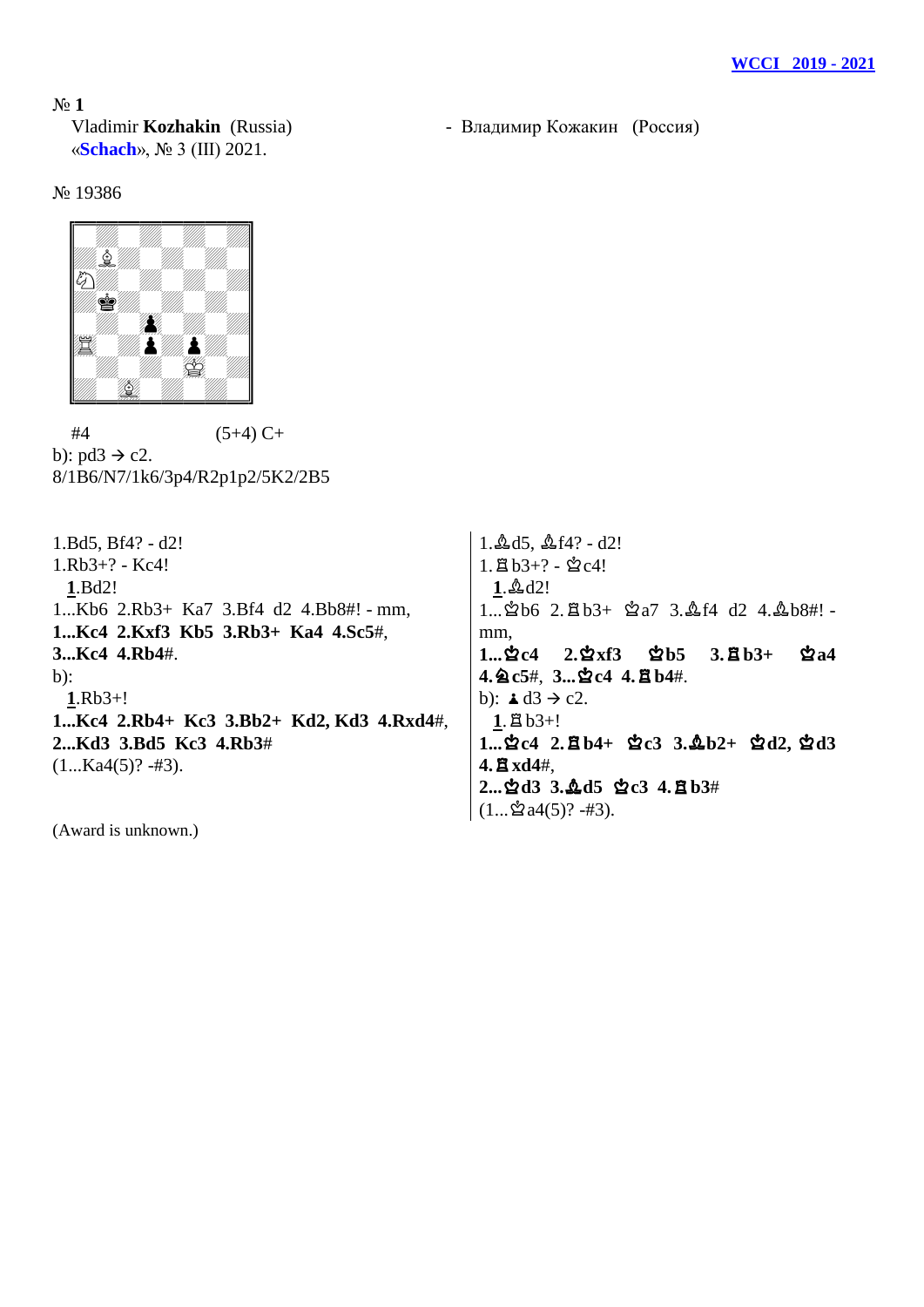Nº 2<br>Vladimir **Kozhakin** (Russia) **MT T. SALAMANCA**, 11.V.2020  $1<sup>st</sup> - 2<sup>nd</sup>$  Prize 1-2 приз

- Владимир Кожакин (Россия)



 $#4^*$  (5+3) C+ b):  $ph5 \rightarrow h4$ . 8/8/8/1P5p/8/5pN1/1K4k1/Q4N2

| 1f2 $2.Qa8 + Kh3$ $3.Qf3$ $(-4.8f5\#) Kh4$ $4.Qxh5\#$                                          | 1f2 2.瞥a8+ 空h3 3.瞥f3 (-4.鱼f5#) 空h4                                                  |
|------------------------------------------------------------------------------------------------|-------------------------------------------------------------------------------------|
| (2Kg1? 3.Qh1#).                                                                                | 4. 曾xh5# $(2\n991? 3.\n911#)$ .                                                     |
| $1.Se4? - f2!$ $1.Qd1? - h4!$                                                                  | 1. $\triangle$ e4? - f2! 1. $\triangle$ d1? - h4!                                   |
| 1.Sf5! $(-2.51g3 \text{ Kh3 } 3.Qh1 + \text{Kg4 } 4.Qh4\#$ , $+2.51e3 +$                       | 1. 2f5! $(-2.21g3 \text{ } g1g3 \text{ } 3.2h1 + g2g4$                              |
| Kh <sub>2</sub> 3.Qf1 f <sub>2</sub> 4.Qg <sub>2</sub> #, 3h <sub>4</sub> 4.Sg <sub>4#</sub> ) | 4. 빨h4#, +2. 실 1e3+ 할h2 3. 빨f1 f2 4. 빨g2#,                                          |
| 1f2 2.S5e3+ Kh1, Kg1 3.Qa8+ Kg1, h4 4.Qg2#,                                                    | 3 $h4$ 4. $\textcircled{2}$ g4#)                                                    |
| 2Kf3, Kh3 3.Qa4 Ke2 4.Qd1#, 3h4 4.Qg4#,                                                        | 1f2 2. 2.5e3+ \$h1, \$g1 3. $a_8$ + \$g1,                                           |
| 1Kh3 2.S1e3 (-3.Qh1#) Kh2 3.Qf1 f2 4.Qg2#,                                                     | h4 4. $\mathbf{H}$ g2#,                                                             |
| 3 $h4$ 4.Sg4#,                                                                                 | 2空f3, 空h3 3.營a4 空e2 4.營d1#, 3h4                                                     |
| 1h4 2.S1e3+ Kh2 3.Qf1 h3 4.Sg4#.                                                               | <u>4.營g4</u> #,                                                                     |
| b): $ph5 \rightarrow h4$ .                                                                     | 1空h3 2.鱼1e3 (-3.曾h1#) 空h2 3.曾f1                                                     |
| 1f2 $2 \cdot Qa8 + Kh3$ $3 \cdot Qf3$ $hxg3$ $4 \cdot Qxg3$ #.                                 | f2 4. 曾g2#, 3h4 4. gg4#,                                                            |
| 1.Se4! $(-2.5e3 + Kh2 3.0f1 h3 4.5g4\#,+2.5f1d2 f2, h3$                                        | 1h4 2. @ 1e3+ ☆ h2 3. \f1 h3 4. @ g4#.                                              |
| 3.Qf1+ Kh2 4.Sxf3#, 2Kh2 3.Qf1 f2, h3 4.Sxf3#,                                                 | b): $\angle$ h5 $\rightarrow$ h4.                                                   |
| 2Kh3 3.Qh1+(Qf1, Qg1) Kg4 4.Qxf3#, +2.Qa7 Kh3                                                  | ☆ 2h3 3.營f3<br>$1f2 \qquad 2.\,$ 營 $a8+$<br>$h \chi g3$                             |
| 3.Qg1,Qg7                                                                                      | $4.$ 暨 xg3#.                                                                        |
| 1f2 $2.Sfd2$ (-3.Qf1+ Kh2 $4.Sf3\#$ ) Kh3 $3.Qh1+Kg4$                                          | $1.2$ e4! (-2.2 e3+ $2h2$ 3. f1 h3 4.2 g4#,                                         |
| $4. Qf3#$ ,                                                                                    | $+2.\,\approx \text{fd2}$ f2, h3 3. $\text{df1}+ \text{ch2}$ 4. $\text{dx}$ f3#,    |
| 1Kh3 2.Se3 (-3.Qh1#) Kh2 3.Qf1 h3 4.Sg4#.                                                      | 2 \$h2 3. lef1 f2, h3 4. @ xf3#, 2 \$h3                                             |
|                                                                                                | 3. sm h 1+(sm f 1, sm g 1) \$ g 4 4. sm x f 3#, +2. sm a 7                          |
|                                                                                                | $\mathbf{\dot{\mathfrak{L}}}$ h3 3. $\mathbf{\ddot{g}}$ g1, $\mathbf{\ddot{g}}$ g7) |
|                                                                                                | 1f2 2. $\triangleq$ fd2 (-3. $\triangleq$ f1+ $\triangleq$ h2 4. $\triangleq$ f3#)  |
|                                                                                                | 업h3 3.쌀h1+ 업g4 4.쌀f3#,                                                              |
|                                                                                                | 1 \$h3 2. 2 e3 (-3. \matheta} \$h2 3. \matheta} h3                                  |
|                                                                                                | $4.2g4#$ .                                                                          |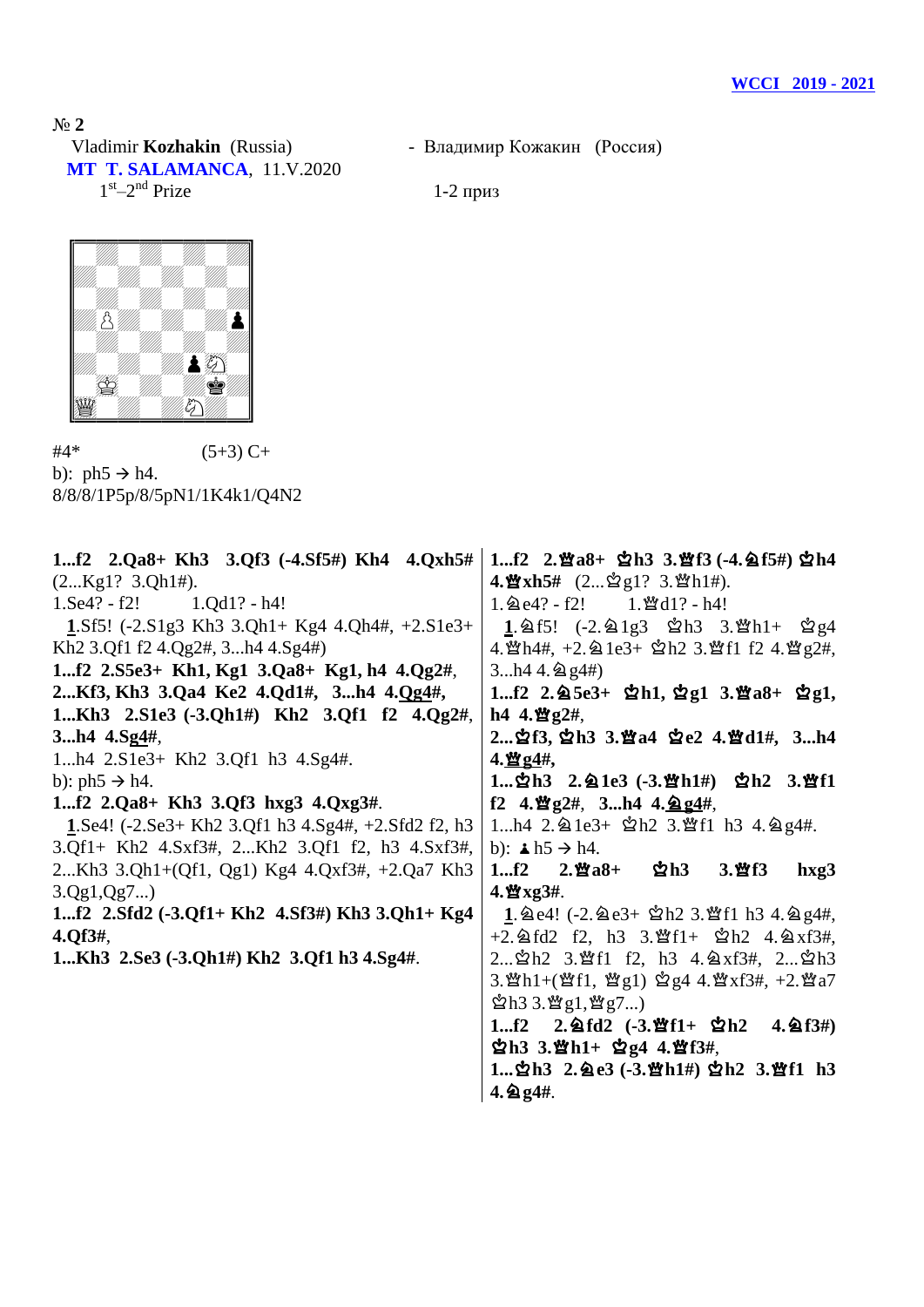Nº 3<br>Vladimir **Kozhakin** (Russia) «**The Problemist**», № 1 (I), 2021.

- Владимир Кожакин (Россия)

№ C11886.



 $#4$  (5+2) C+

| 1.Bd2?                                     | $1.\&0.42?$                                                                                                      |
|--------------------------------------------|------------------------------------------------------------------------------------------------------------------|
| 1Kb6 2.Ra5 d5 3.Bxd5 Ka7 4.Be3# - mm,      | $1$ $2b6$ $2.\underline{Ba5}$ d5 $3.\underline{A}xd5$ $2a7$ $4.\underline{A}e3#$                                 |
| 1Kc4!                                      | mm, $1$ $2c4!$                                                                                                   |
| 1.Ke3?                                     | $1.\,$ ජ් $e3?$                                                                                                  |
| 1Кb6 2.Вa5+ Кхаб 3.Вc6 Ка7 4.Вc7#,         | $1$ 2b6 2. $\mathbf{\underline{0}}$ a5+ 2xa6 3. $\mathbf{\underline{0}}$ c6 2a7 4. $\mathbf{\underline{0}}$ c7#, |
| 2Kb5 $3.5c7 + Kc4(5)$ 4.Rc3#, 2Ka7 $3.5c7$ | 2 空b5 3. 鱼c7+ 空c4(5) 4. 宣c3#, 2 空a7                                                                              |
| $d5$ 4.Sc5#, 1d5!                          | 3. $\&c7$ d5 4. $\&c5\#$ , 1d5!                                                                                  |
| 1.Ke2?                                     | $1.\n$ 2e2?                                                                                                      |
| 1 $Kb6$ 2.Ra5 d5 3.Bxd5 Ka7 4.Bf2# - mm,   | $1$ 2b6 2. $8a5$ d5 3. $2xd5$ 2a7 4. $2f2# -$                                                                    |
| 1Kc4!                                      | mm, $1$ $2c4!$                                                                                                   |
| $1.Rb3+?$                                  | $1.8B_{3+?}$                                                                                                     |
| $1Kc4$ 2.Rb4+ Kd3 3.Be4# - mm,             | $1$ $2c4$ 2. $2b4+$ $2d3$ 3. $2e4#$ - mm,                                                                        |
| 1Ka4 2.Bd1 d5 3.Sc5#, 1Kxa6!               | 1 $2a4$ 2. $d1$ d5 3. $2c5\#$ , 1 $2xa6!$                                                                        |
| 1.Ba5!                                     | $1.\&2a5!$                                                                                                       |
| 1Kc4 2.Ke3 Kb5 3.Sc7+ Kc4(5) 4.Rc3#,       | 1 $2c4$ 2. $2e3$ $2b5$ 3. $2c7 + 2c4(5)$ 4. $2c3\#$ ,                                                            |
| 1d5 2.Bxd5 Kxa6 3.Bc6 Ka7 4.Bc7#.          | 1d5 2. $\Delta$ xd5 $\Delta$ xa6 3. $\Delta$ c6 $\Delta$ a7 4. $\Delta$ c7#.                                     |
|                                            |                                                                                                                  |

(Award is unknown.)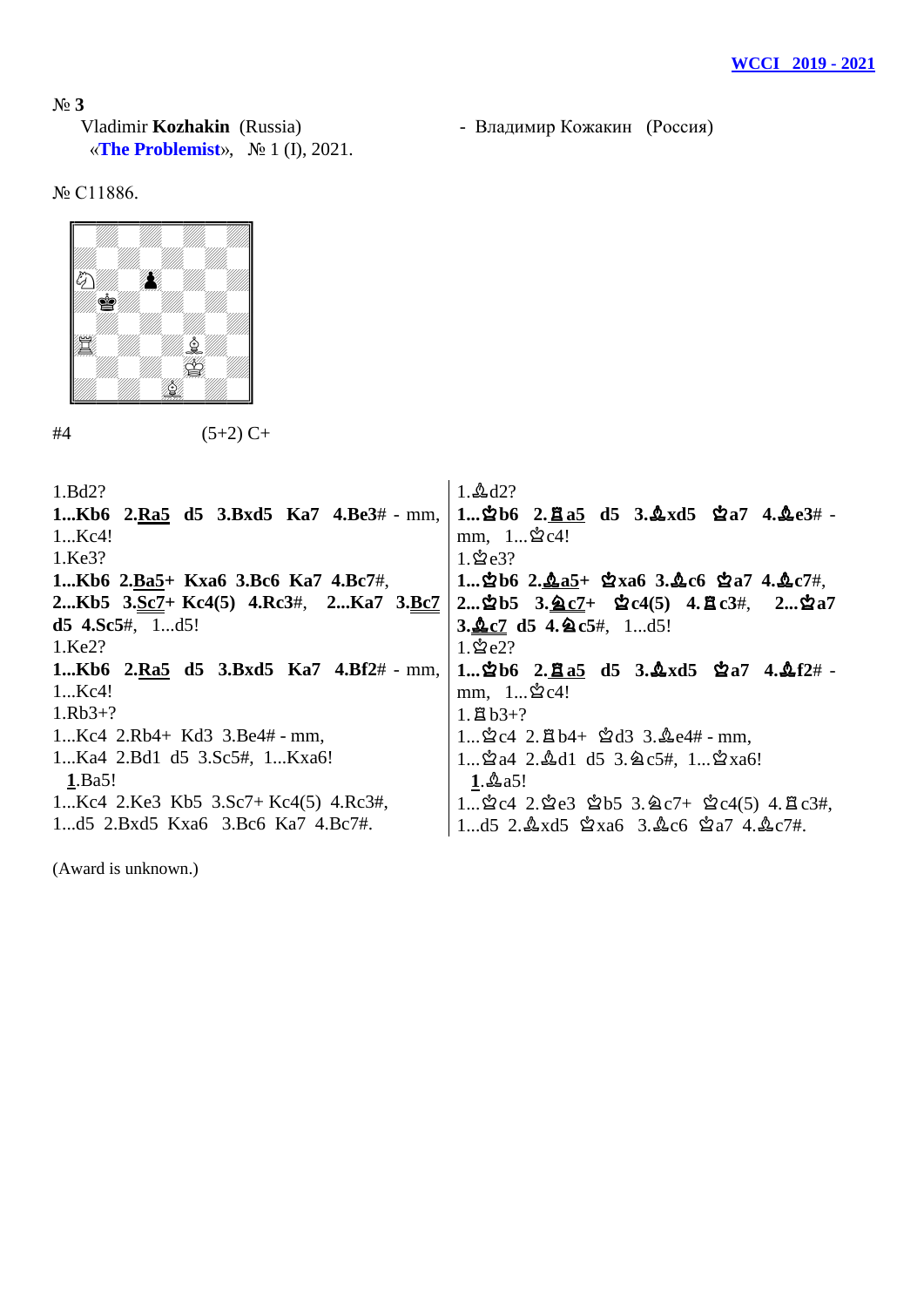- Владимир Кожакин (Россия)

Nº 4<br>Vladimir **Kozhakin** (Russia) **MT T. SALAMANCA**, 11.V.2020  $2<sup>nd</sup>$  Prize 2 приз



 $#4^*$  (4+3) C+ 8/4K3/8/2pk4/Q7/2Pp4/8/6B1

| 1.Qa6? - Ke4!<br>1.Kd7? - Ke5!                                  | 1. ~ d7? - ~ - ~ 0 = 5! 1. * a6? - ~ ~ 0 = 4!                                    |
|-----------------------------------------------------------------|----------------------------------------------------------------------------------|
| $1.Be3? - d2!$                                                  | $1.\&e3? - d2!$                                                                  |
| 1.Qb5? $(-2.Q: d3 + Kc6 \cdot 3.Qa6 + Kc7 \cdot 4.Bh2\#, 3Kd5)$ | 1. 曾b5? (-2. 曾:d3+   白c6   3. 曾a6+<br><u> ≌</u> 7                                |
| 4.0e6#                                                          | $4.\Delta h2\#$ , $3\Delta d54.\mathcal{C}$ e6#)                                 |
| 1Ke5 2.Qc4 Kf5 3.Be3 $(-4.Qe6\#)$ Kg6 4.Qf7#,                   | 1 空e5 2. 暨c4 空f5 3. 鱼e3 (-4. 暨e6#) 空g6                                           |
| 2d2 3.Be3 d1Q, Kf5 4.Qe6#, 1Ke4!                                | $4.$ 暨 f7#.                                                                      |
| 1.Kf6!                                                          | 2d2 3. he3 d1 . 空f5 4. se6#, 1 空e4!                                              |
| 1Kd6 $2.Bh2+Kd5$ 3.Kf5 $(-4.Qe4\#) c4$ 4.Qb5#,                  | $1.$ පූ $f6!$                                                                    |
| 1d2 $2.Qa6$ (-3. $Qe6\#$ ) Ke4 $3.Qe2+$ Kd5 $4.Qe6\#$ ,         | 1 $\Delta d6$ 2. $\Delta h2+$ $\Delta d5$ 3. $\Delta f5$ (-4. $\Delta e4\#$ ) c4 |
| 3Kf4 4.Bh2#                                                     | $4.$ 暨 b5#.                                                                      |
| $(1c4? (#3) 2.Qd7, Qb5+)$                                       | 1d2 2. 曾a6 (-3. 曾e6#) 空e4 3. 曾e2+ 空d5                                            |
|                                                                 | 4. 暨e6#, 3 空f4 4. 立h2#                                                           |
|                                                                 | $(1c4?$ (#3) 2. $\mathbb{Q}$ d7, $\mathbb{Q}$ b5+)                               |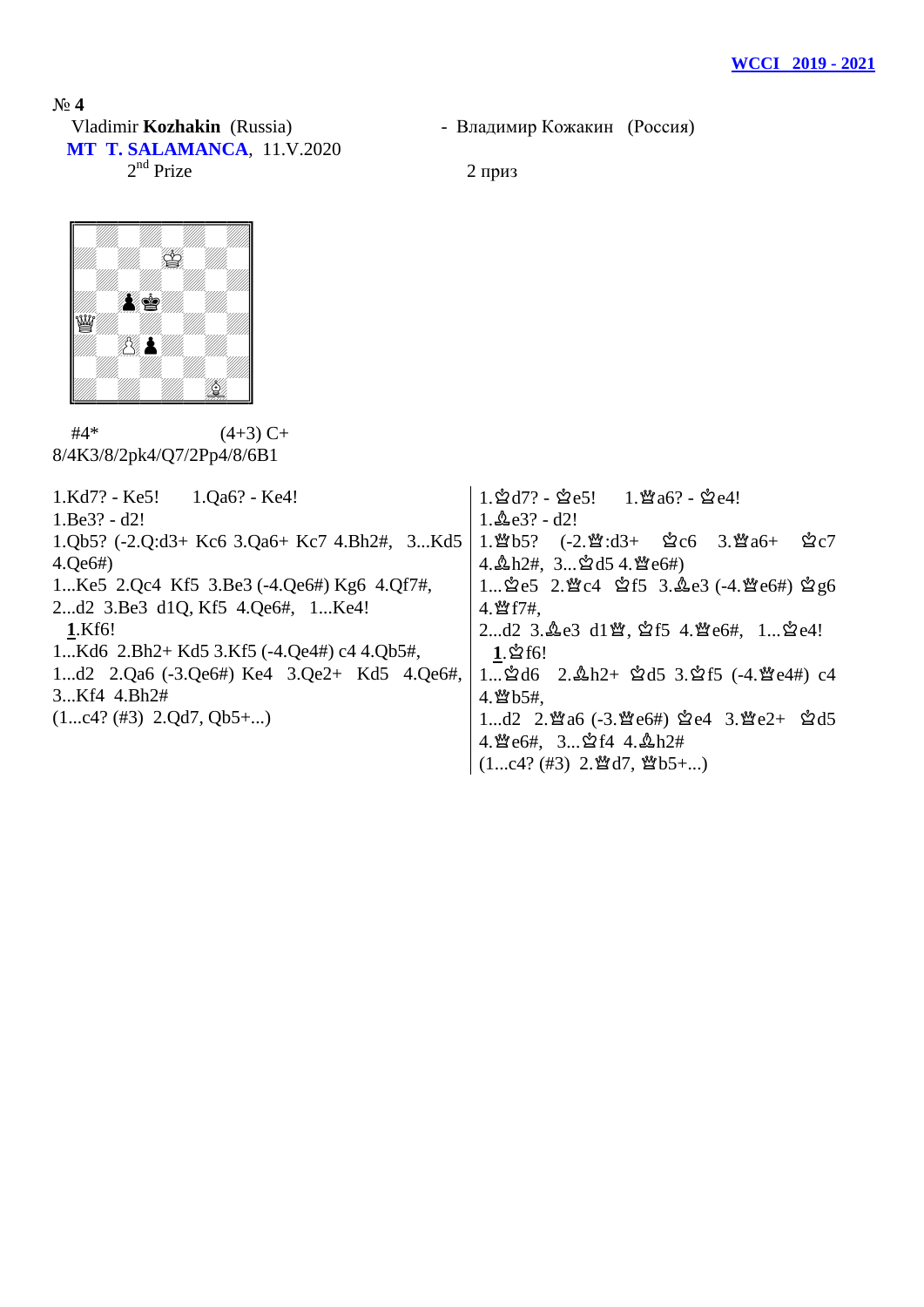## № **5**

 Vladimir **Kozhakin** (Russia) - Владимир Кожакин (Россия) «**Schach**», № 5 (V) 2020.

№ 19196.



 $#4$  (5+4) C+ B7/8/6Kb/5N2/5kp1/7p/7P/6R1

1.Ra1? - Ke5! 1.Re1? - g3!  $1. Bh1! (-2. Re1 \sim 3. Re4\#)$ 1...Ke5 2.Re1+ Be3 3.Rxe3+ Kf4 4.Re4#, 1...g3 2.hxg3+ Ke5 3.Re1+ Be3 4.Rxe3#, 2...Kg4? 3.Sxh6#.

 $1.\overline{2}a1? - \overset{\circ}{2}e5!$  $1. \text{Be}1? - g3!$  $1.\Delta h1!$  (-2. $\Xi$ e1 ~ 3. $\Xi$ e4#)  $1.$  $2e5$   $2.$  $Be1+$   $2e3$   $3.$  $Bxe3+$   $2f4$   $4.$  $Be4#$ ,  $1...g3$   $2.\text{hx}g3+$   $2e5$   $3.\text{Be}1+$   $2e3$   $4.\text{Be}3*$ ,  $2...$  $2g4?$   $3.\n 2xh6#$ .